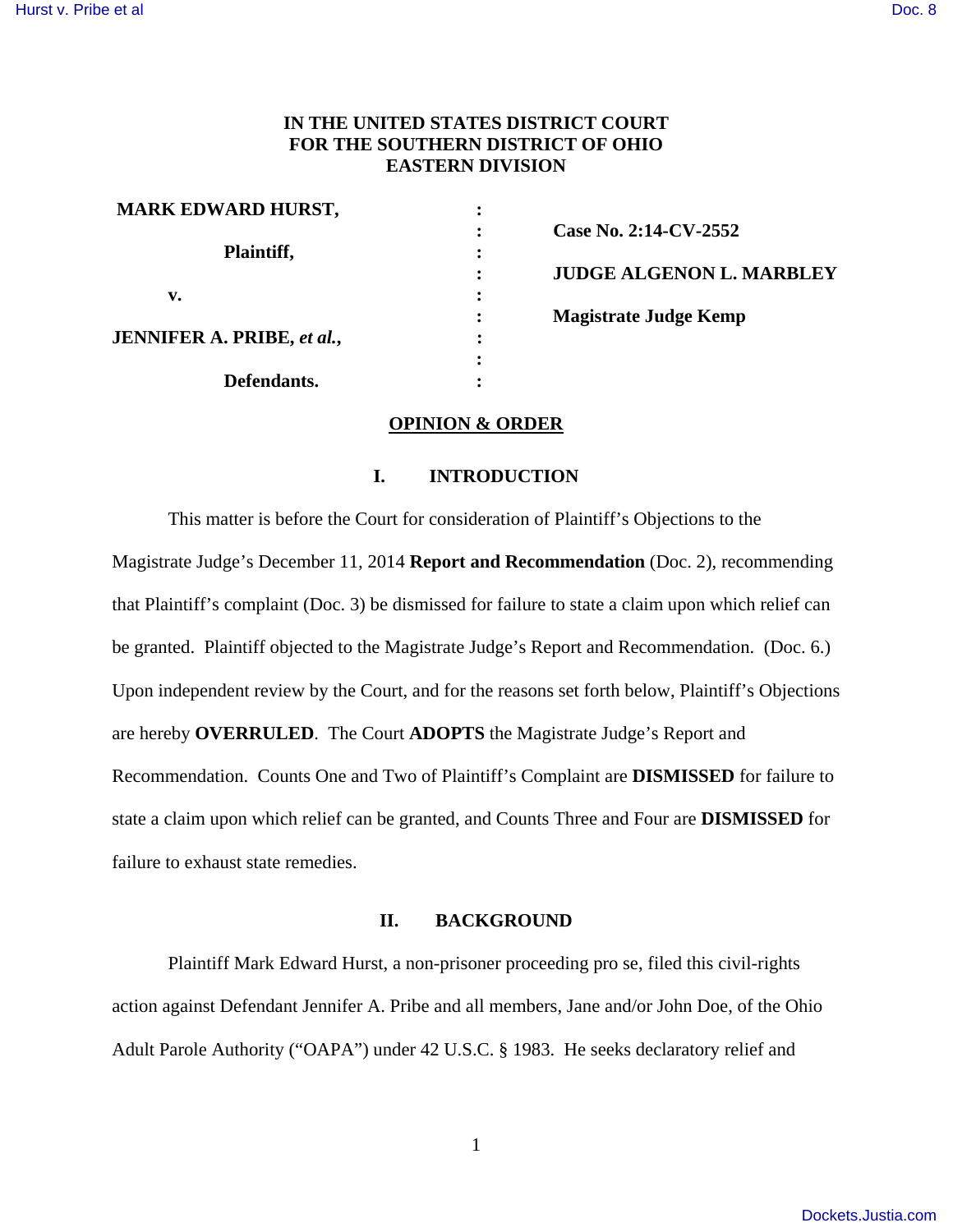damages for time that he claims that he was unlawfully imprisoned after he violated the conditions of his post-release control.

In 2008, Plaintiff was convicted in the Licking County Court of Common Pleas on a variety of obscenity-related charges, including two felonies of the fourth degree and one of the fifth degree, and sentenced to 39 months imprisonment and five years of post-release control. (*Id.* at 26-27; *see* Ohio Rev. Code §§ 2907.321(A)(5), 2907.322(A)(5), 2907.323(A)(3).) Defendant's sentence also included a provision that if he violated the conditions of post-release control, he could be returned to prison for up to nine months. (*Id.* at 27.) On November 15, 2012, after the completion of his term of imprisonment and during the period of post-release control, Plaintiff was arrested for two misdemeanors, unlawful use and theft. The OAPA conducted a revocation hearing, and Plaintiff was found in violation of the conditions of postrelease control and sentenced to 210 days imprisonment. (*Id.* at 8-9.) He was subsequently released on July 10, 2013, subject to several conditions during the period of post-release control including no Internet access or unsupervised contact with minors. (*Id.* at 28.)

Plaintiff contends in Count One of his complaint that Defendants violated his due process rights by revoking his parole and incarcerating him. (Doc. 3 at 4-5.) Specifically, he alleges that the OAPA violated its own regulations because it lacked substantial evidence to show that Plaintiff had violated the conditions of his release. (*Id.* at 6-7.) In Count Two, he claims that Defendants violated his due process rights because they did not grant him jail-time credit for time he had served in jail between his arrest and the revocation hearing. (*Id.* at 11-12.) In Count Three, Plaintiff contends that Defendants violated his due process rights by increasing his conditions of supervision, in particular, restrictions on his Internet and computer usage, "without provocation, or the opportunity to object." (*Id.* at 12.) Finally, in Count Four, Plaintiff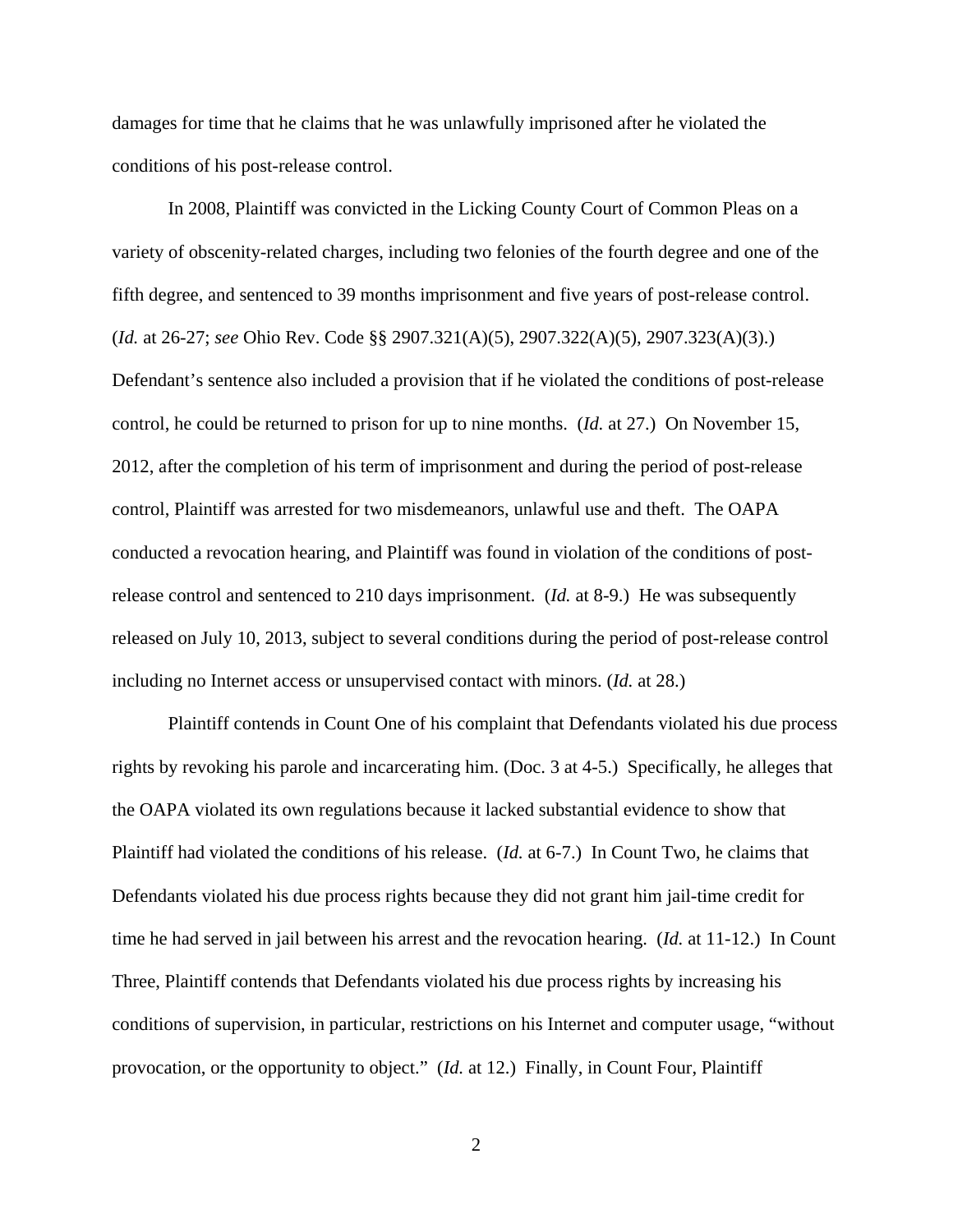challenges a condition of supervised release that limited his access to his children as not reasonably necessary to protect his children or further his rehabilitation. (*Id.* at 17.) The complaint contains no allegations that Plaintiff has challenged the OAPA's actions in state court or that any state court has found the revocation of his parole or the imposition of additional conditions to have been unlawful. (*See* Docs. 3-4.)

Plaintiff seeks damages for time he spent in prison after his parole was revoked. He also seeks a declaratory judgment that the OAPA improperly increased his conditions of supervision by imposing special conditions in 2012 and 2013 that had not previously been conditions of his post-release control. He makes no allegations that any state court has found the revocation of his parole or the imposition of these conditions to have been unlawful.

#### **III. STANDARD OF REVIEW**

When a party objects to a magistrate judge's report and recommendation on a dispositive matter, the assigned district judge "must determine de novo any part of the magistrate judge's disposition that has been properly objected to." Fed. R. Civ. P. 72(b)(3); *see also* 28 U.S.C. § 636(b)(1). After review, the district judge "may accept, reject, or modify the recommended disposition; receive further evidence; or return the matter to the magistrate judge with instructions." Fed. R. Civ. P. 72(b)(3). General objections are insufficient to preserve any issues for review: "[a] general objection to the entirety of the magistrate [judge]'s report has the same effects as would a failure to object." *Howard v. Sec'y of Health & Human Servs.*, 932 F.2d 505, 509 (6th Cir.1991). Nevertheless, the objections of a petitioner appearing pro se will be construed liberally and held to less stringent standards than documents drafted by lawyers. *See Erickson v. Pardus*, 551 U.S. 89, 94 (2007) (per curiam).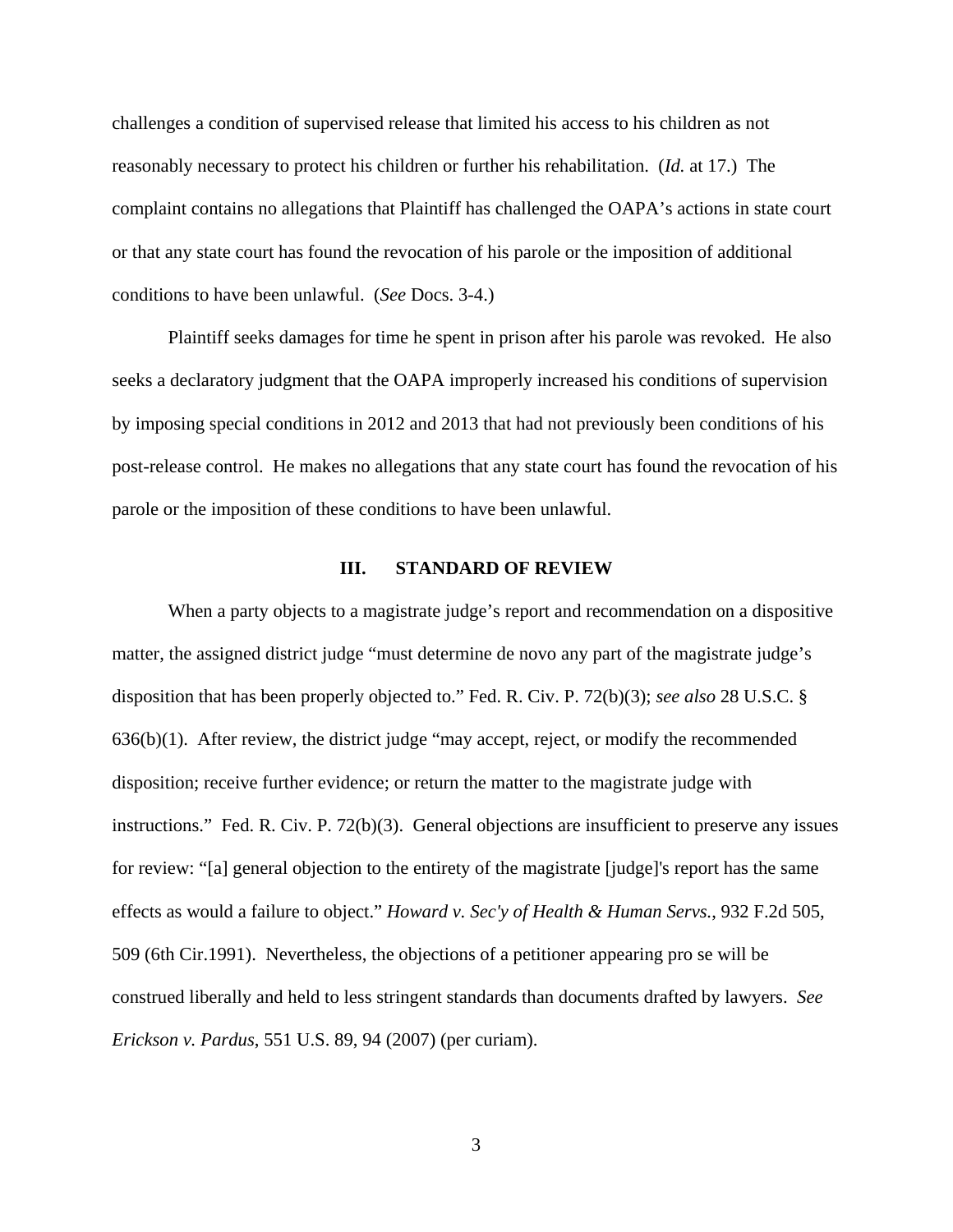Because Plaintiff moved the Court to proceed *in forma pauperis* under 28 U.S.C. § 1915, the Magistrate Judge conducted an initial screening of the complaint under  $\S 1915(e)(2)$ , which provides that "the court shall dismiss the case at any time if the court determines" that the action "fails to state a claim on which relief may be granted." In order to state a claim upon which relief may be granted, a plaintiff must satisfy the pleading requirements of Federal Rule of Civil Procedure 8(a). Rule 8(a) requires that a complaint set forth "a short and plain statement of the claim showing that the pleader is entitled to relief," as well as "a demand for the relief sought." Fed. R. Civ. P. 8(a)(2), (3). The purpose of Rule 8 is to "give the defendant fair notice of what the ... claim is and the grounds upon which it rests." *Bell Atlantic Corp. v. Twombly*, 550 U.S. 544, 555 (2007) (internal quotation marks and citation omitted). While this notice pleading standard does not require detailed factual allegations, it does require more than the bare assertion of legal conclusions. *Twombly*, 550 U.S. at 555. Rule 8 "demands more than an unadorned, the defendant-unlawfully-harmed-me accusation." *Ashcroft v. Iqbal*, 556 U.S. 662, 678 (2009). "Nor does a complaint suffice if it tenders 'naked assertion[s]' devoid of 'further factual enhancement.'" *Id.* (quoting *Twombly*, 550 U.S. at 557). Thus, a complaint that suggests "the mere possibility of misconduct" is insufficient; rather, the complaint must state "a plausible claim for relief." *Id.* at 679. A *pro se* civil rights complaint should be construed liberally. *See Haines v. Kerner*, 404 U.S. 519, 520–21 (1972).

#### **IV. ANALYSIS**

#### **A. Unlawful Incarceration**

The first two counts of Plaintiff's complaint allege unlawful incarceration due to the revocation of his parole and the failure to credit him for the time he spent in jail between his arrest and revocation hearing. The Magistrate Judge is correct that a federal claim for money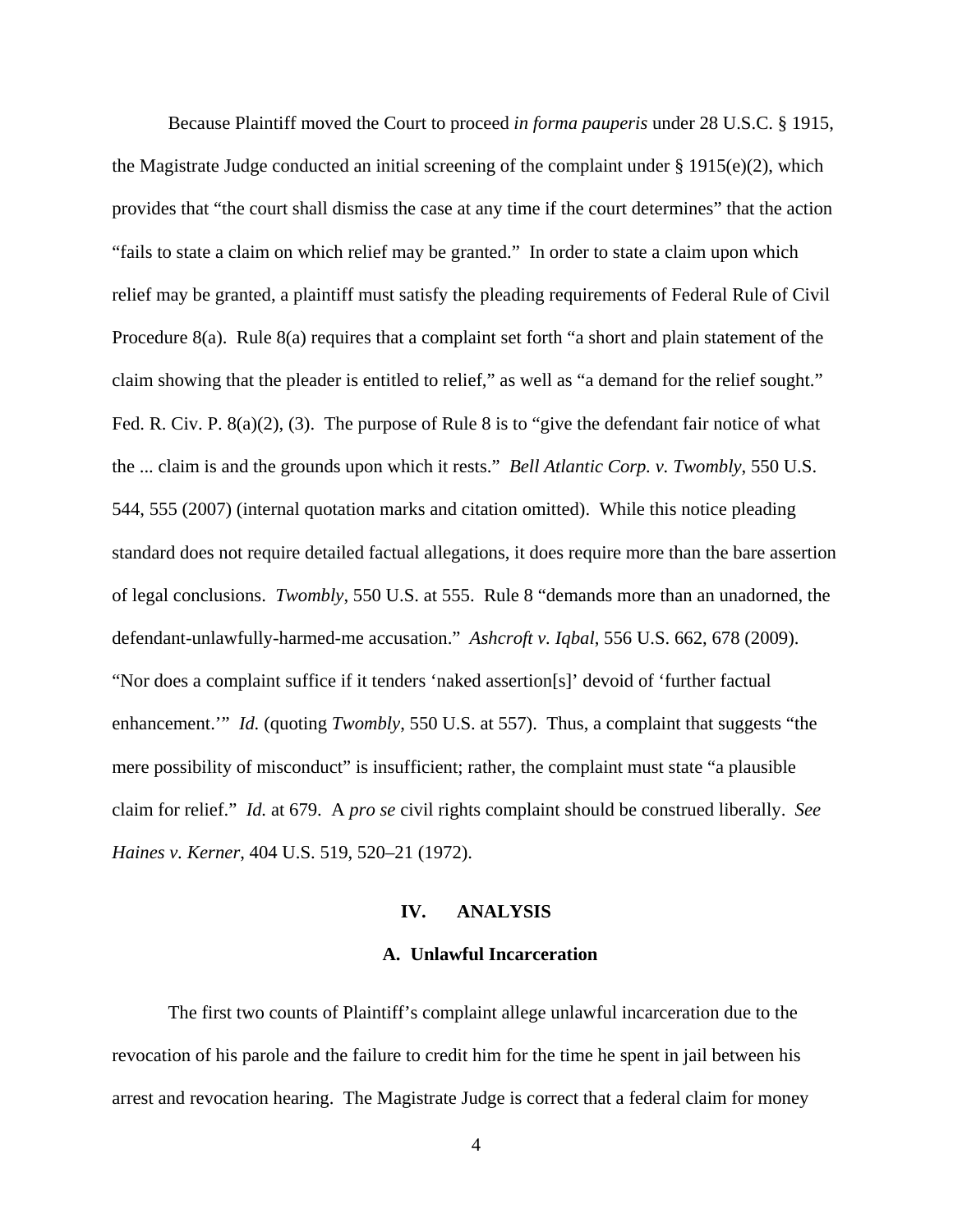damages for wrongful imprisonment is barred by *Heck v. Humphrey*, 512 U.S. 477 (1994), unless the conviction or sentence has been held invalid. If granting judgment in a plaintiff's favor on a § 1983 claim would invalidate a conviction or sentence, the complaint must be dismissed unless there is evidence that the conviction or sentence has been invalidated. *Id.* at 487.

Although Plaintiff asserts in his objection that the application of *Heck* extends only to cases involving unlawful imprisonment, this Court has held that *Heck* also governs parole revocation decisions. *See Tillman v. Mausser*, No. 2:09-CV-904, 2011 WL 1659387, at \*6 (S.D. Ohio May 2, 2011) (quoting *Heck*, 512 U.S. at 487), *adopted and aff'd*, 2011 WL 2181622 (S.D. Ohio June 2, 2011) ("A challenge to the result of a revocation proceeding is not cognizable under § 1983 because 'a judgment in favor of the plaintiff would necessarily imply the invalidity' of the parole revocation decision.") (quoting *Heck*, 512 U.S. at 487); *see also Spencer v. Kemna*, 523 U.S. 1, 17 (1998) (noting that *Heck* would bar a damages action under § 1983 if a plaintiff were seeking damages for reaching the wrong result in his parole revocation hearing rather than using the wrong procedures). Here, Plaintiff challenges the result of the revocation decision his imprisonment and the denial of jail-time credit. Therefore, his claim is barred by *Heck* until the revocation decision is declared invalid. The Court **DISMISSES** Counts 1 and 2 of Plaintiff's Complaint for failure to state a claim upon which relief can be granted.

#### **B. Conditions of Parole**

On Counts 3 and 4, Plaintiff challenges the changes in the conditions of his supervised release imposed on him by the OAPA. The Magistrate Judge concluded that Plaintiff was still considered to be "in custody" while on post-release control because his liberty was restrained by the post-release control conditions he challenges. *See Jones v. Cunningham*, 371 U.S. 236, 243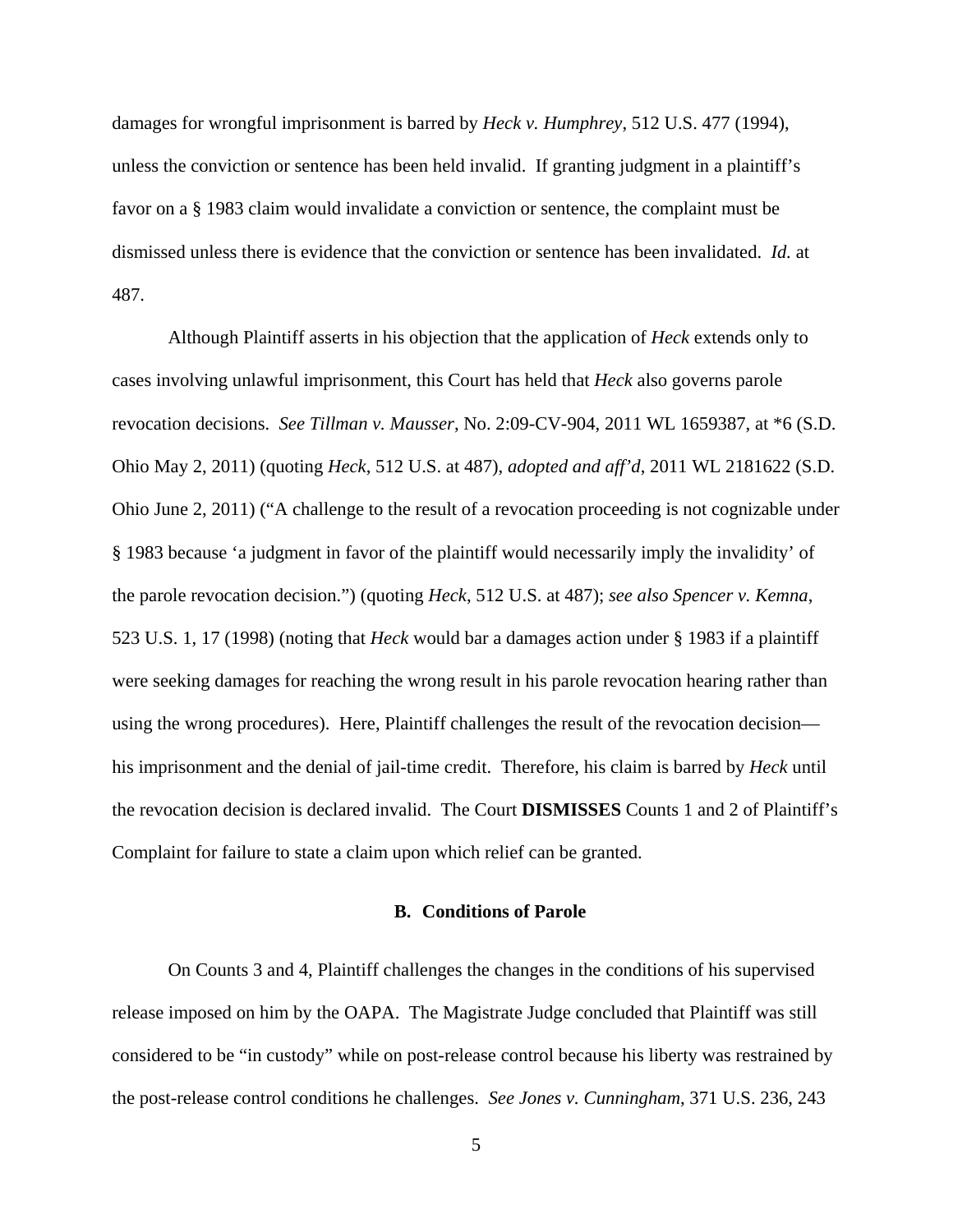(1963) (holding that a parolee was still in custody because parole "imposes conditions which significantly confine and restrain his freedom"). The Magistrate Judge further concluded that because "[a] judgment in Mr. Hurst's favor would release him from a portion of his sentence, namely the restrictions on his liberty which flow from the conditions he challenges," his claims necessarily imply the invalidity of a portion of his sentence and, therefore, *Heck* bars these claims. (Doc. 2 at 7.)

Plaintiff argues in his objection that whether post-release control is considered "custody" is not a settled legal question, but he offers no support for this position. As to whether *Heck* bars these claims, neither the Supreme Court nor the Sixth Circuit has addressed whether a prisoner may challenge conditions of parole, probation, or supervised release in a § 1983 action. The only circuits to have addressed the question, the Ninth and the Seventh, have reached opposite conclusions. *See Thornton v. Brown*, 757 F.3d 834, 838 (9th Cir. 2013); *Drollinger v. Milligan*, 552 F.2d 1220, 1225 (7th Cir. 1977).<sup>1</sup>

In *Drollinger*, a plaintiff challenged certain conditions of a state court's sentence of five years' probation, including restrictions on her living arrangements, ability to accept gifts, and requirements to attend church and to support her daughter only from her employment as an Air Force recruiter. *Drollinger*, 552 F.2d at 1223-24. The Seventh Circuit contrasted the nature of custody in prison from that experienced while on probation because the plaintiff's terms of custody imposed by the court "encompass not only the length of time she must spend on probation, but also the specific activities of her daily routine." *Id.* at 1225. The court

<sup>&</sup>lt;sup>1</sup> The Eighth Circuit, in an unpublished opinion with little analysis, has also found that a parolee could not challenge a requirement to complete a treatment program for sex offenders as a condition of his continued parole because such a claim could only be brought in habeas corpus. *Bass v. Mitchell*, 53 F.3d 335, 1995 WL 244043, at \*1 (8th Cir. Apr. 28, 1995 (per curiam) (quoting *Drollinger*, 552 F.2d at 1224-25).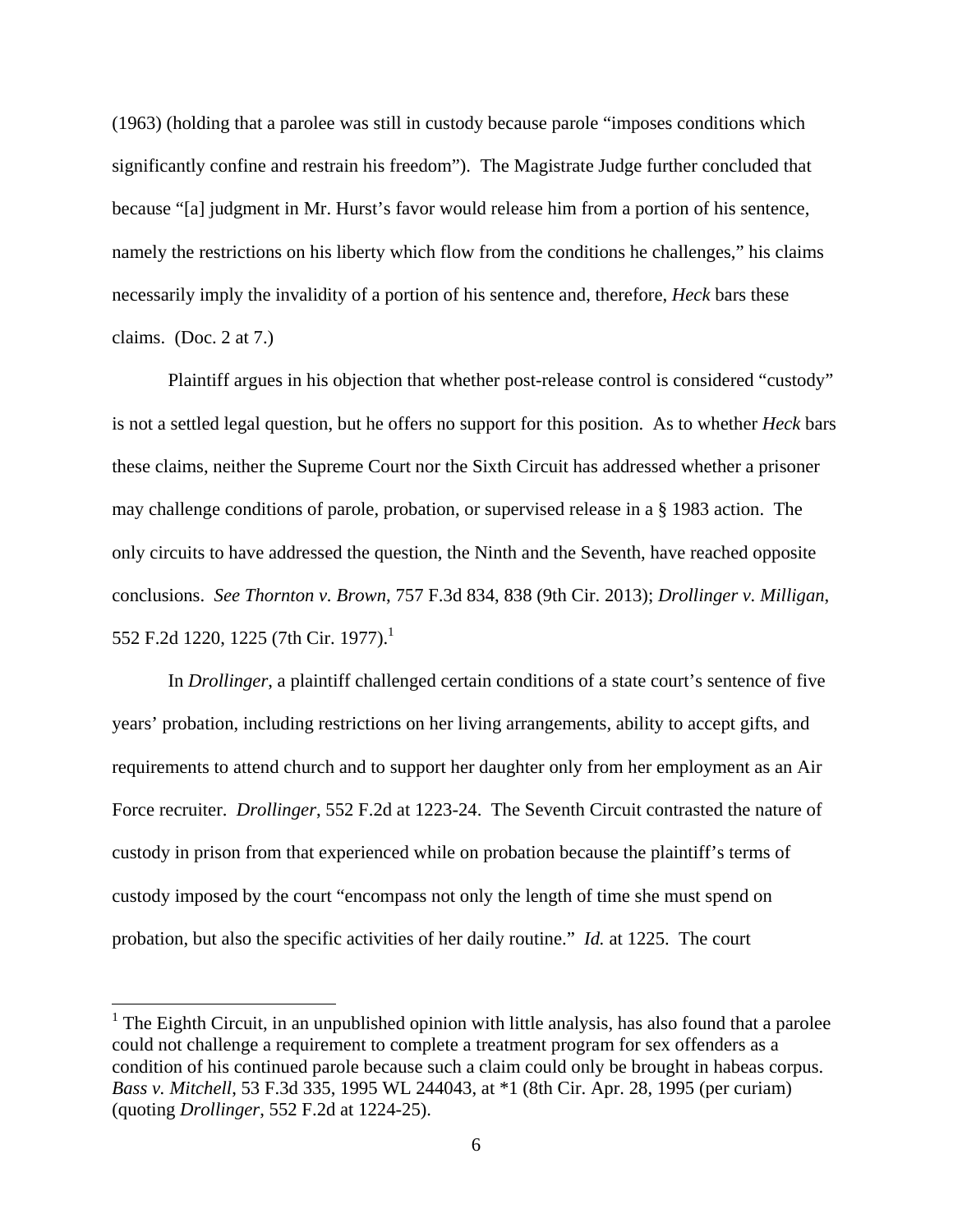acknowledged that "[b]ecause probation is by its nature less confining than incarceration, the distinction between the fact of confinement and the conditions thereof is necessarily blurred." *Id.* Accordingly, eliminating or substituting one of the conditions of her probation would "free her substantially from her confinement." *Id.* Therefore, the Seventh Circuit concluded that the plaintiff was precluded from challenging her probation in a § 1983 suit and that a habeas action was the appropriate challenge to the sentence of the state court. *Id.* ("Our analysis of the Indiana") statutes authorizing the granting of probation demonstrates, however, that the plaintiff is in this suit challenging the sentence of the trial court, clearly the proper subject matter for a habeas corpus action."). In particular, the Seventh Circuit relied on the tenets of the Indiana statute that the granting of probation is a discretionary act by the trial court and in effect is an alternative to incarceration; the court may revoke a defendant's probation at any time; and no appeal is permitted from the order revoking probation. *Id.* 

In *Thornton*, by contrast, the Ninth Circuit held that a plaintiff's § 1983 claims, which challenged two parole conditions, were not barred by *Heck* because a judgment enjoining enforcement of his GPS monitoring requirement and residency restrictions would "neither affect the fact no duration or his parole nor necessarily imply the invalidity of his state-court conviction or sentence." *Thornton*, 757 F.3d at 841 (internal quotation marks omitted). In distinguishing *Drollinger*, the *Thornton* Court relied on the fact that in California a parolee's status is "legally and factually distinct from his conditions of parole." *Id.* at 842. That is, the plaintiff challenged only the conditions of his parole, which the Department of Rehabilitation and Correction could alter at any time, but not his status as a parolee. *Id.* The *Thornton* Court noted that even if he succeeded in this action, nearly all of the plaintiff's parole conditions would remain in effect, including drug testing, counseling, and limitations on travel, patronage of certain businesses,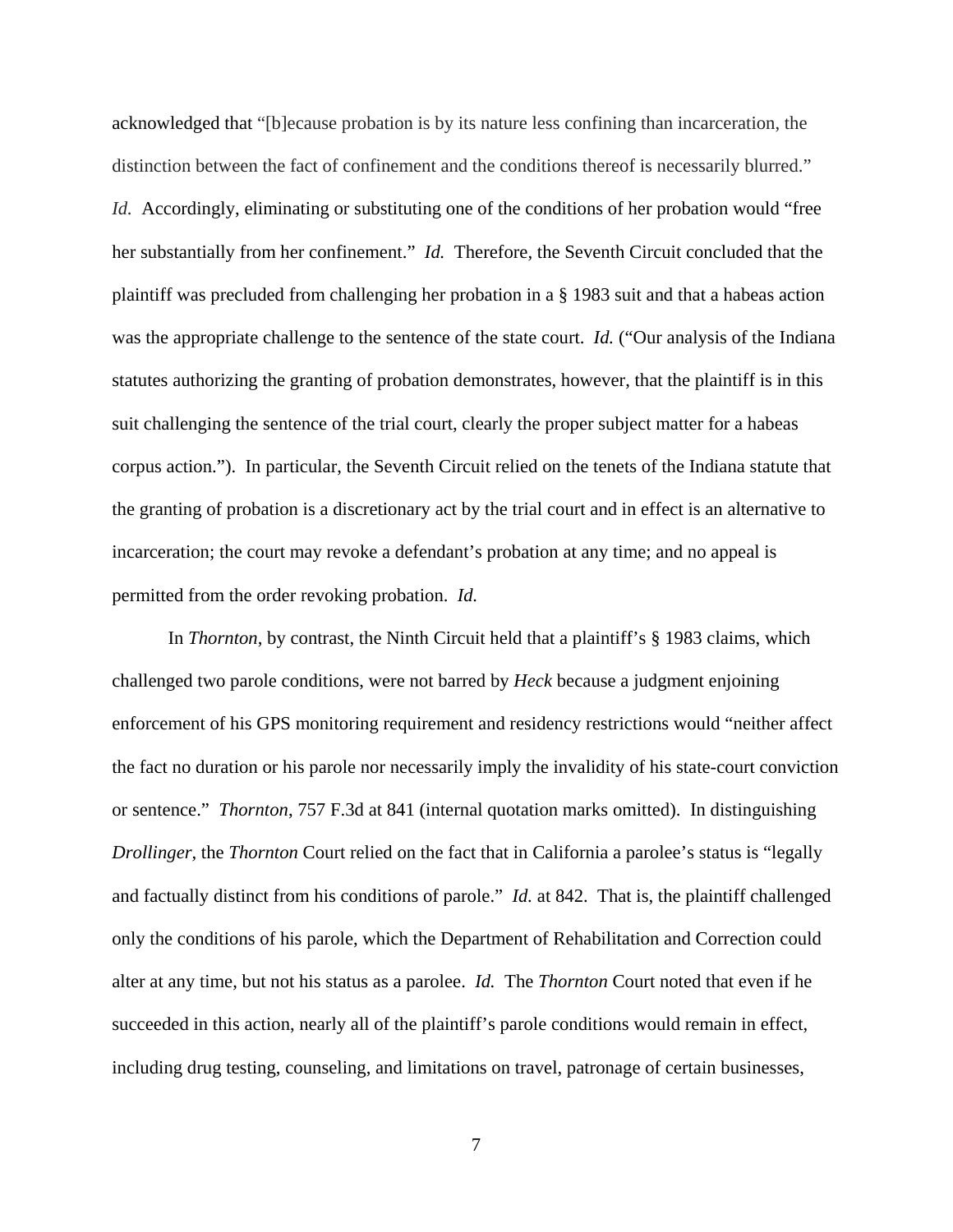usage of motor vehicles, and a duty not to contact a victim. *Id.* at 843. Moreover, the Court pointed out that the plaintiff challenged only discretionary decisions of the Department to impose the GPS monitoring and residency restrictions; these decisions were not imposed as part of the state court's sentence. *Id.* at 843-44. Therefore, the court reasoned, his success on the § 1983 claim would not call into question a state court judgment. *Id.*

Here, Plaintiff is ultimately challenging the sentence that the trial court imposed on him ("The Court informed the defendant that upon release from prison he would be subject to postrelease control for five  $(5)$  years without reduction  $\dots$ . This statement is vague and arbitrary, and gives total authority over Appellant's sentence and sanctions to the Adult Parole Authority." Doc. 1-2 at 13.) Plaintiff specifically challenges the imposition of the restrictions on his Internet usage and his visitation with his children. (*Id.* at 15.) These sanctions were imposed by the OAPA, not the trial court, but the period of post-release control was set by the court and the court also noted that the OAPA would set conditions for the period of post-release control. (*See* Judgment, Doc. 1-2 at 27; Ohio Rev. Code  $\S 2967.28(B)(1)$  (stating that an individual who has been convicted of a felony sex offense be subject to a five-year period of post-release control).)

Moreover, the Court agrees with the Magistrate Judge that the *Drollinger* Court has the more compelling reading of *Heck*. As another district court pointed out, following the logic of *Thornton*, a parolee or individual on supervised release could secure complete release from custody by challenging the constitutionality of all of his parole or supervised release conditions pursuant to § 1983 or *Bivens,* and seeking invalidation of those conditions. Additionally, the individual could secure damages based on a finding that he was subject to unconstitutional custody as a result of unconstitutional parole or supervised release conditions." *D'Amario v. Weiner*, No. 12-6098, 2014 WL 1340022, at \*5 (D. N.J. April 3, 2014) (holding that a parolee's